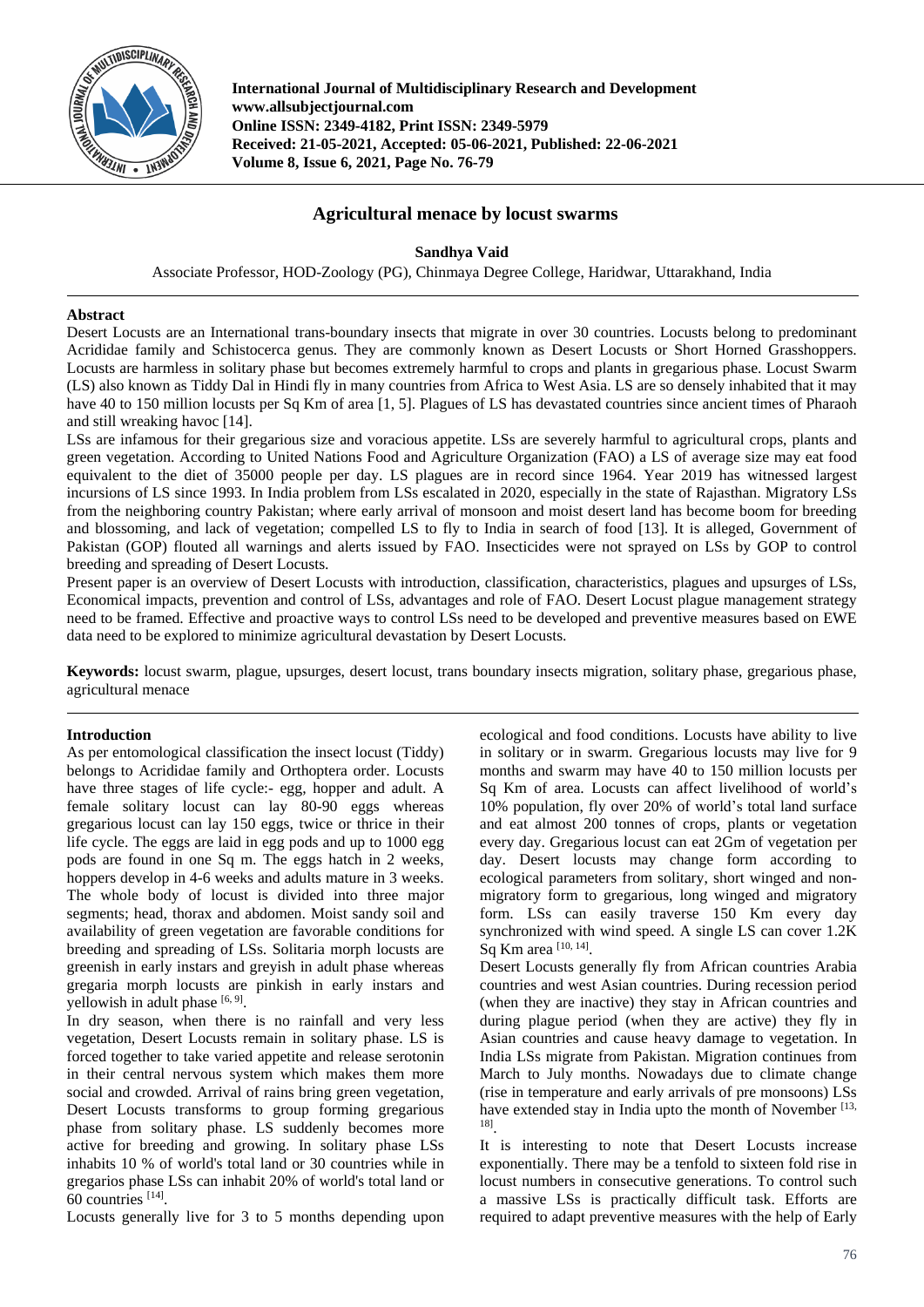Warning Equipment (EWE) to counter outbreaks of Desert Locust. Outbreaks occur when areas become favorable for breeding due to good rains, rising temperature and plenty of green vegetation. Number and density of Desert Locust increase enormously to form hopper bands and swarms [19, 20] .

In 2020 situation in India has become more alarming as migratory LSs are spreading in Rajasthan, Madhya Pradesh and Uttar Pradesh, where they threatened crops and vegetation in many districts. States of Gujrat, Punjab, Haryana and Delhi were also kept on high alert as precautionary measure by Ministry of Agriculture, GOI. Farmer's in almost 30 districts of these states suffered huge monetary losses as their crops vanished due to Desert Locust incursions. Each locust can eat an amount equal to its own weight in a day. Literally LSs eat everything which comes their way.

Indian economy is agro based. Indian farmers can't bear financial losses wreaked by locust plagues. Directorate of Plant Protection, Quarantine and Storage (DPPQS) in association with Locust Warning Organization (LWO) are trying hard to find out curative measures to prevent and control LSs induced agricultural menace in India. Tran's boundary migration nature of LSs require International cooperation to cope with complex situation [23]. Following the successful mega breeding in West Africa, Pakistan and India, UN FAO may declare LS incursions (presently upsurges) in 2020 a plague if situation worsens by the end of Dec 2020.

## **Classification of Desert Locusts**

Desert Locusts are classified as: Eukarya-Domain, Animalia-Kingdom, Arthropoda-Phylum, Uniramia-Subphylum, Insecta-Class, Orthoptera-Order, Caelifera-Suborder, Acrididae-Family, Cyrtacanthacridini-Tribe, Schistocerca-Genus, S. gregaria, S. Solitaria-Species<sup>[9]</sup>.

Binomial name of Desert Locust is Schistocerca gregaria. Desert Locusts are also known as Acridium peregrina and Gryllus rufescens.

### **Characteristics of Desert Locust**

Characteristics of solitaria and gregaria phases of Desert Locust are compared vis a vis below [9].

Solitaria Locust Gregaria Locust

- 1. Adults are greyish in colour Adults are yellowish in colour
- 2. Instars are greenish in colour Instars are pinkish in colour
- 3. Behave independently Behave cohesively
- 4. Repelled from other locusts Attracted by conspecific
- 5. Walk slowly Walk rapidly
- 6. Short winged Long winged
- 7. Active in night Active in night
- 8. Restricted diet Broad diet
- 9. Inhabits 10% of world's total land Inhabits 20% of world's total land
- 10. Migratory in form Non migratory in form

## **Upsurges and Plagues**

Recessions, Upsurges and plagues of Desert Locusts are based upon activity, period of stay and severity of damage to vegetation. Recessions are periods without widespread swarm infestation during which species revert to transient and solitarious phase. Upsurges are periods during which a widespread LS mutates from transient to gregarious breeding phase in the contemporary and adjoining areas for two or more successive seasons. Plagues occur when widespread infestation of LSs and hopper bands affect extensive vegetated areas repeatedly for many successive years. Upsurge incursions are evaluated when gregaria locusts cause devastating damage to crops and are recorded yearly while plagues period may extend from  $2-8$  years  $[20, 12]$ 25] . Desert Locust plagues doesn't occur after regular intervals instead plagues occur intermittently.

Major upsurges were in the years:

1964, 1968, 1970, 1973, 1974, 1975, 1976, 1978, 1983, 1986, 1989, 1993, 1997, 2004, 2019 and 2020.

Major plague period were recorded in twentieth century:

1926-1931, 1932-1934, 1940-1948, 1949-1956, 1957-1963, 1967-1969, 1986-1989

An upsurge of Desert Locust is declared a plague by UN FAO if, incursions of LS continue to occur, ecological parameters continue to be favorable for breeding, growing and spreading of LSs, breeding of Desert Locusts continues, LS size increases continuously, migration of LS continues and agricultural wreaking havoc continues over a certain period of time.

## **Economical Impacts of Lss**

Desert Locusts have strong biting and chewing mandibles which enables them as perfect vegetation eater. Voracious appetite of Desert Locusts has significant ill effects on farmer's economy in particular and national economy in whole. Economy losses are mentioned below  $[27, 30]$ :

- Desert Locust upsurges and plagues can cause widespread crop losses.
- Consumption of vegetation by LSs may cause acute shortage of food supply in affected areas.
- Export earnings and food security may be threatened in LSs affected areas.
- Allergens and pheromones (in gut) of Desert Locust are injurious to human health.
- Desert Locust droppings are toxic and are poisonous for cooked, uncooked as well as stored foods.

### **Prevention and Control of LSs**

Solitaria Desert Locusts are known to be harmless to vegetation whereas gregarious Desert locusts cause severe damages to farmer's crops, plants, trees and any vegetation. They literally eat every part; leaves, flowers, fruits, seeds, branches, bark, and stems due to their voracious appetite. Each gregarious locust consumes vegetation equal to its weight. One LS can consume 200 tonnes of vegetation per day which is significant economic loss to a developing country like India. Apart from agricultural damages LS are also believed to leave behind allergens, pheromones present in their gut. LS also shred wings and integument which causes asthma. However priority is to check agricultural menace. Thus, it becomes necessary to control and prevent menace caused by LSs. Controlling a LS becomes a herculean job due to their migratory nature and Trans boundary existence. Area covered by a LS is so vast and unpredictable that spraying of insecticides in the entire infested zone is next to impossible. Research is going on to develop techniques of breaking the herd and dividing the swarm into smaller groups. Seeking Trans boundary International cooperation is also a diplomatic concern [20, 27] . Various methods deployed for prevention and control of LS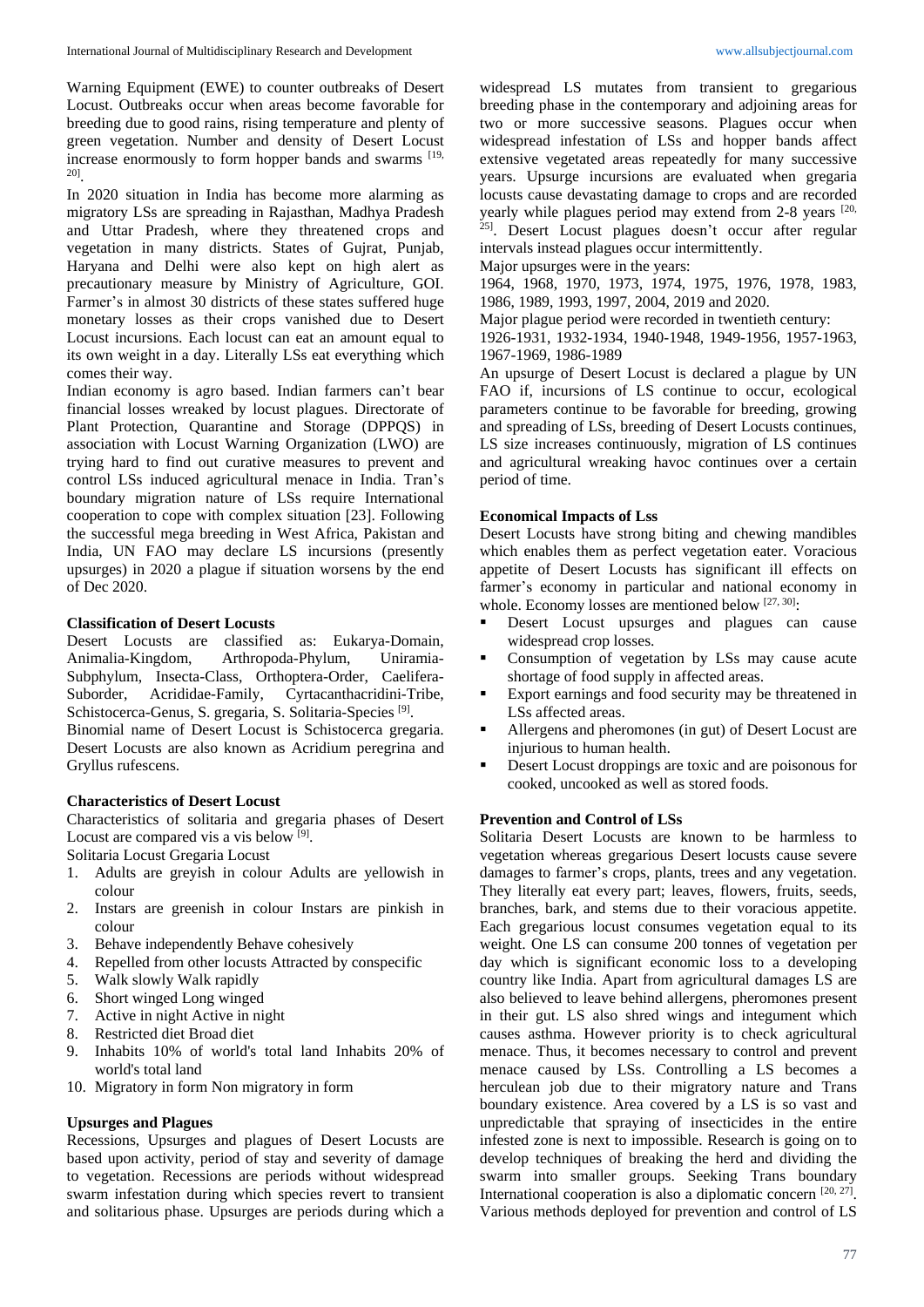agricultural menace are mentioned below:

- Mechanical Control: Typical noise is produced in the infested area to unsettle LS. Vibrators are used to produce vibrations inconvenient to Desert Locusts.
- Aerial Spray: Insecticides like Dichlorodiphenyltrichloroethane (DDT), Benzene Hexachloride (BHC), Malathion (C10H19O6PS3) and Lindane (C6H6Cl6) are sprayed with the help of helicopters and drones. Spraying of insecticides in bulk has its own limitations due to detrimental ecological impacts. Organophosphates are also in use.
- Ultra Low Volume (ULV) spray: Ecofriendly insecticides are sprayed with the help of ULV equipment to control smaller groups of Desert Locusts.
- Burning and Heat Blowing: Desert Locusts are either burned or exposed to heat to control their population. However scale of application again puts limitations for such methods.
- Large Interceptors: Desert Locusts are intercepted with the help of large stationary nets or mobile nets mounted on special utility vans.
- Desert Locust Cannibalism: Desert Locusts are cannibals. One way of controlling LS is to promote cannibalism by breaking LS in smaller groups. With the breakup of group, orientation of Desert Locusts changes which make them vulnerable to be preyed. Cannibalism is the ability of eating individual of the same species. Desert Locust eat anti aligned individuals in swarm to meet their requirement of protein and salt. LS is broken in smaller groups by flying airplane over infested area thus producing sharp noise to destabilize LS.
- Predator Control: Birds, wasps and reptiles eat Desert Locust. They may be used to control LS.
- Trench Burial: Trenches are dug and filled with water or kerosene to trap LS. Method is costly and labour oriented.
- Bio Repellent : Bio-repellent powder such as Neem leaves, Chile pepper and Garlic powder is sprinkled over crops to protect from LSs. Pungent smell and bitter taste keep LS away from vegetation.
- Bio Insecticides: These are obtained from plants, trees and natural resources. Generally, bacterial action of these insecticides reacts in the stomach of insects and kill them. Neem oil, Canola oil and Diatomaceous earth are examples of commonly used bio insecticides.
- Breeding Prevention: Application of all the previous methods has constraints and limited scope to control massive LSs. Scientists and researchers are thus working round the clock to invent some ecofriendly technique to prevent breeding of Desert Locusts.

# **Advantage of Desert Locust**

Desert Locust in dried form contains 17% fats 62% edible proteins and rest inorganic components like Ca, Fe, P, S, Na, Cu, Mn, K etc. making it a nutritional diet for birds and fishes. Many countries prepare delicious recipes from Desert Locust. In Pakistan-Tidda Biryani, Tinjiya-Tswana, Torah Kosher- Israel, Choco locust, Mezcal-Mexico, Locust Kebab-Nairobi, Baked locust-Kuwait and in Sikonyane-Swazi recipes are prepared from Desert Locusts and served with honour. Desert Locust is also consumed in Australia, Barbecue and Cambodia. Heap of dead LS may be utilized in the preparation of organic manure  $[13, 31]$ .

#### **Role of FAO and LWO**

United Nations FAO was established in 1945 in Rome, Italy with a Latin motto 'Fiat Panis' meaning 'Let there be bread'. FAO mandates to provide information about LS incursions and provide timely forecasts to endangered countries. FAO operates Desert Locust Information Service (DLIS) to collect data from various LSs affected countries and correlates it with weather data, habitat data and satellite imagery to predict LS location, migration and breeding possibilities [21] .

FAO also imparts training on various aspects of LSs. The apex body carryout field surveys, situation assessment and controls operations in LS plague affected areas to issue alerts to probable vulnerable countries. UN FAO predicted in April 2020 that second incursion of LS will be 20 times larger than first and could become 400 times by June 2020 in African countries of Ethiopia, Kenya, Uganda, Sudan, Tanzania and Somaliya. FAO warned that in these African countries vegetation devouring may be to such an extent, there could be 0% harvest with 100% losses.

LWO was established in 1939 with its HQrs at Jodhpur, India after the ravages and predation of Desert Locust plague of 1926-1937 under Directorate of PPQS, GOI. Main objective of LWO is to keep surveillance of upsurge and plague areas and issue warning to the states for possible LS incursions<sup>[23]</sup>.

#### **Conclusion**

Agricultural menace by LSs is extending and increasing in India every year. Year 2019 and 2020 witnessed successive invasions of Desert Locust in the states of Rajasthan, Uttar Pradesh and Madhya Pradesh. Although exact data is yet to be shared by LWO but it is estimated that LS had severe consequences in about 30 districts of these states. Better interstate coordination is required for timely transfer of infestation data. GOI also issued alert to adjoining states of Delhi, Punjab and Haryana against probable incursions of LSs migrated from neighboring country Pakistan which failed to abide International norms of spraying insecticides in LS infested areas in order to control breeding and spread of LSs.

Indian state agencies did well to curb the menace by taking timely action on FAO and LWO alerts. However, shortage of equipment, lack of trained manpower and absence of early precise information put hurdles in implementation of control operations. Preventive measures to reduce outbreaks of LSs affect need to be evolved to get rid from tiny Desert Locust threats. Conducive ecological conditions; temperature rise and early arrival of pre monsoon due to climate change; for breeding and spread of LSs are also exacerbating the situation.

International organization UN FAO is playing leading role in collecting, compiling, analyzing, summarizing and generating timely alerts for vulnerable countries against Desert Locusts probable invasions. War-footing efforts and services of DLIS are appreciable but monitoring and executive body of FAO need to be strengthen, enabling the agency to put befitting restrictions on defaulting and irresponsible countries like Pakistan and Iran, which fail to comply with guidelines issued by UN FAO, thereby posing agricultural threats caused by Desert Locusts to entire world.